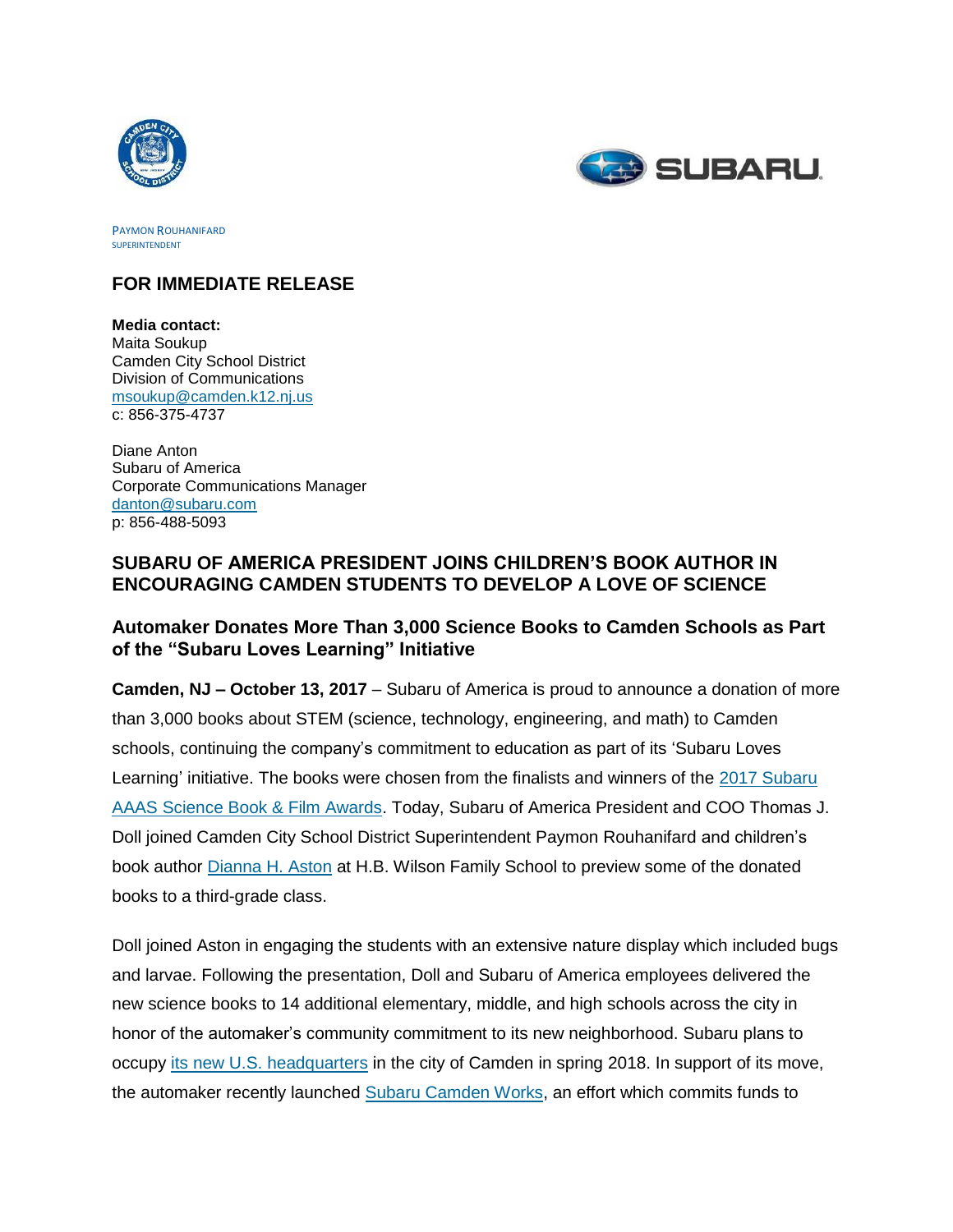various local Camden community programs which improve the vitality of neighborhoods and enhance the quality of life for residents.

"Getting young people excited about careers in science is at the heart of 'Subaru Loves Learning,' and we couldn't be happier to be bringing much needed educational resources to our new home in Camden," said Thomas J. Doll, president and COO, Subaru of America. "As we count down the days before we move into our new headquarters in the city, it is important that Subaru and its employees do all we can to continue to make a positive impact on the local youth."

[Subaru Loves Learning](http://media.subaru.com/pressrelease/1185/subaru-loves-learning-initiative-brings-world-science-students) is part of the brand's [Love Promise](file://///mww-nyc-fs1/clients/Subaru%20of%20America/2016/Events%20and%20Activations/Camden%20Book%20Donation/Paymon%20Rouhanifard,%20Superintendent,%20Camden%20City%20School%20District) platform, created to support its customers and the causes dearest to their hearts within their local communities. In partnership with the American Association for the Advancement of Science (AAAS), Subaru and 477 participating retailers will donate more than 76,000 science books to schools around the country as part of this year's program.

"So many of our Camden teachers work to find ways to put literacy and STEM at the heart of every lesson, so this generous donation of more than 3,000 new science books is going to have a big impact on our students," said Superintendent Rouhanifard. "Subaru has always been a great believer in the potential of Camden students, and we deeply appreciate the ongoing support for our kids and schools."

"The City Council is extremely grateful for Subaru's continued commitment to Camden schools and students," said Mayor Dana L. Redd. "As we work to improve education and employability options for our young people, the focus on STEM and science in elementary school will be critical in encouraging more Camden students to pursue careers in in-demand fields like engineering, technology, and the allied health sciences."

For information about Subaru Loves Learning and to find out more about the partners that Subaru supports, visit [http://www.subaru.com/loves-learning.](http://www.subaru.com/loves-learning)

#### **About Subaru Love Promise**

The Subaru Love Promise is just that. A promise. It is a promise to do right by our community by partnering with nonprofit education, health, community, environment, and animal organizations -